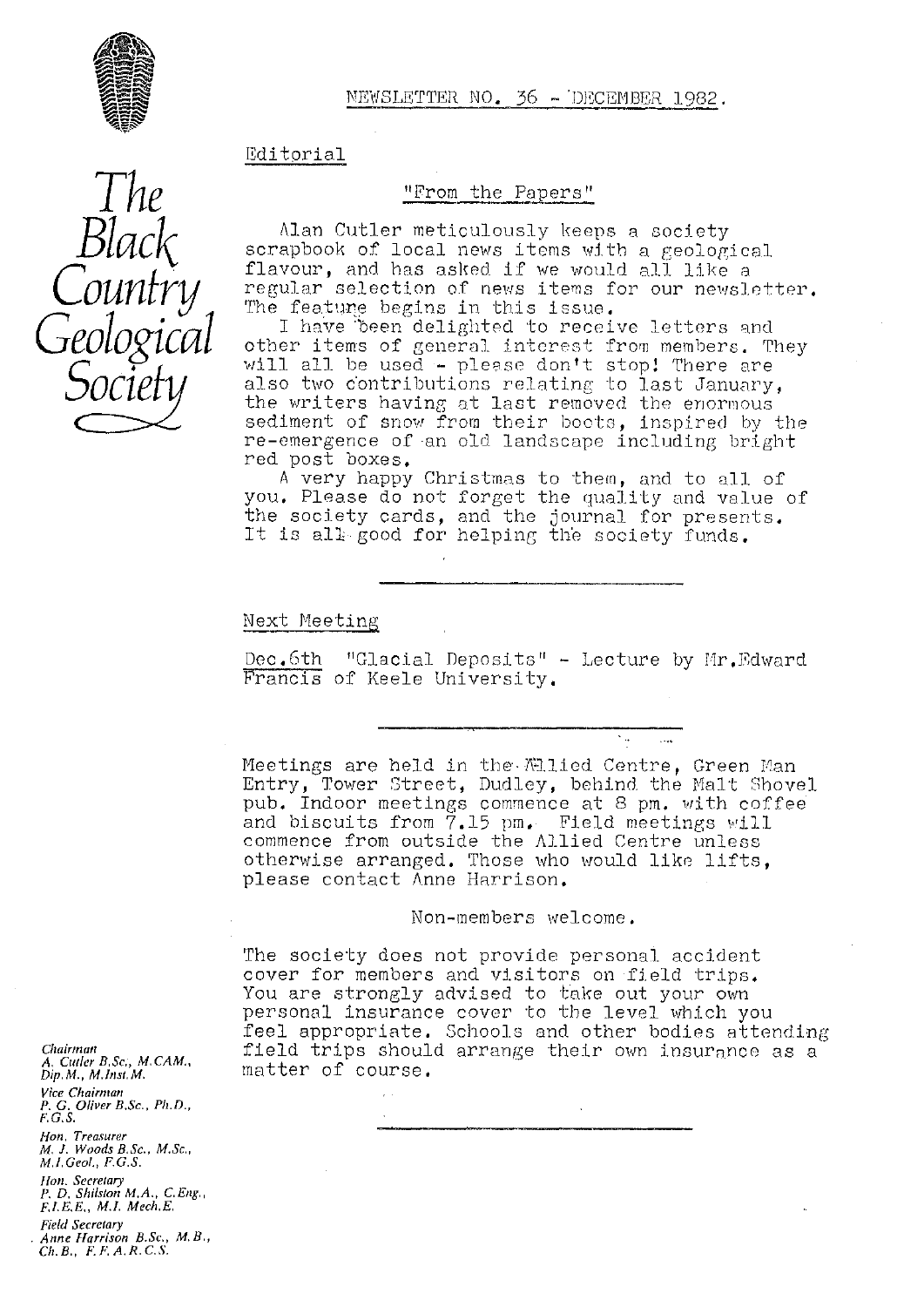Programme.

January 10th. "From the Petrified Forest to Death Valley and Yosemite". Lecture about the geology and scenery of south west  $U_{\bullet}S_{\bullet}A_{\bullet}$  by Mr.W.G, Hardie, senior lecturer at Birmingham University. Slides taken on the Geologists' Association excursion 1981.

February. To be arranged.

March 14th. Annual General Meeting and Horizon film "When Polar Bears Swam in the Thames" About the British Ice Age.

April. Weekend field trip being arranged.

May 9th. "Palaeomagnetism applied to Sedimentology". Lecture by Dr.P.Turner of Aston University.

June. There will be two evening field trips.

July. A field trip to be arranged.

September.. Lecture.

October 23rd. Joint field trip with the Shropshire Geological Society to Black Country sites.

December. "The Biology of Trilobites". Lecture by Dr.P.D. Lane of Keele University.

# The Development of Geology in

Staffordshire. 1680-1820.

Lecture by Dr.H.Torrens of Keele University. January 11th 1982.

In a skilful, entertaining and fact-packed lecture Hugh Torrens demonstrated that geological enquiry in Staffordshire can be traced back as far as 1661, following the publication of Joshua Childrey's "Britannia Baconia". Childrey influenced Robert Plot to write in the Natural History of Oxfordshire quickly followed by Staffordshire in response to local demand.

The main force behind geological enquiry was economic pressures. The development of the steam engine, first seen in the Black Country at Tipton in 1712, and which consumed coal at an unprecedented rate started, *the search for* and exploitation *of our coal reserves, he heard* too of appalling ignorance displayed even as late as 1900 in the speculative search for coal in the most unlikely places by get-rich-quick investors.

Knowledge within the coalfields seems to have accumulated surprisingly quickly. James Kier of West Bromwich contributed the geological section of Stubbings and Shaw's History of Staffordshire in 1798. Kier accurately knew the arrangement of the coalseams and limestones of the Dudley area and his work is referred to in Geological Survey memoirs.

It seems incredible now but it was not until 1750 that Trilobites were recognised in Britain as a new group of animals directly as a result of mining activities.

Rowley Rag, the local name for dolerites and basalts, seems to *have* attracted much attention. Withery conducted one of the first analyses of the rock and tells us that it was used among other things for paving stones. James Kier, a keen experimenter, found that the dolerites needed less than *half the fuel to melt* than the equivalent weight of pig-iron. He was also able to verify that columnar jointing was a cooling feature.

Education also played its part in the development of 18th century geology. Dr. Torrens identified several touring lecturers who get little or no recognition today. The first public museum was established at Lichfield in 1740 by a Mr.Green. Initially it was private but anyone with interest could visit it. The collection passed eventually to Richard. Wright who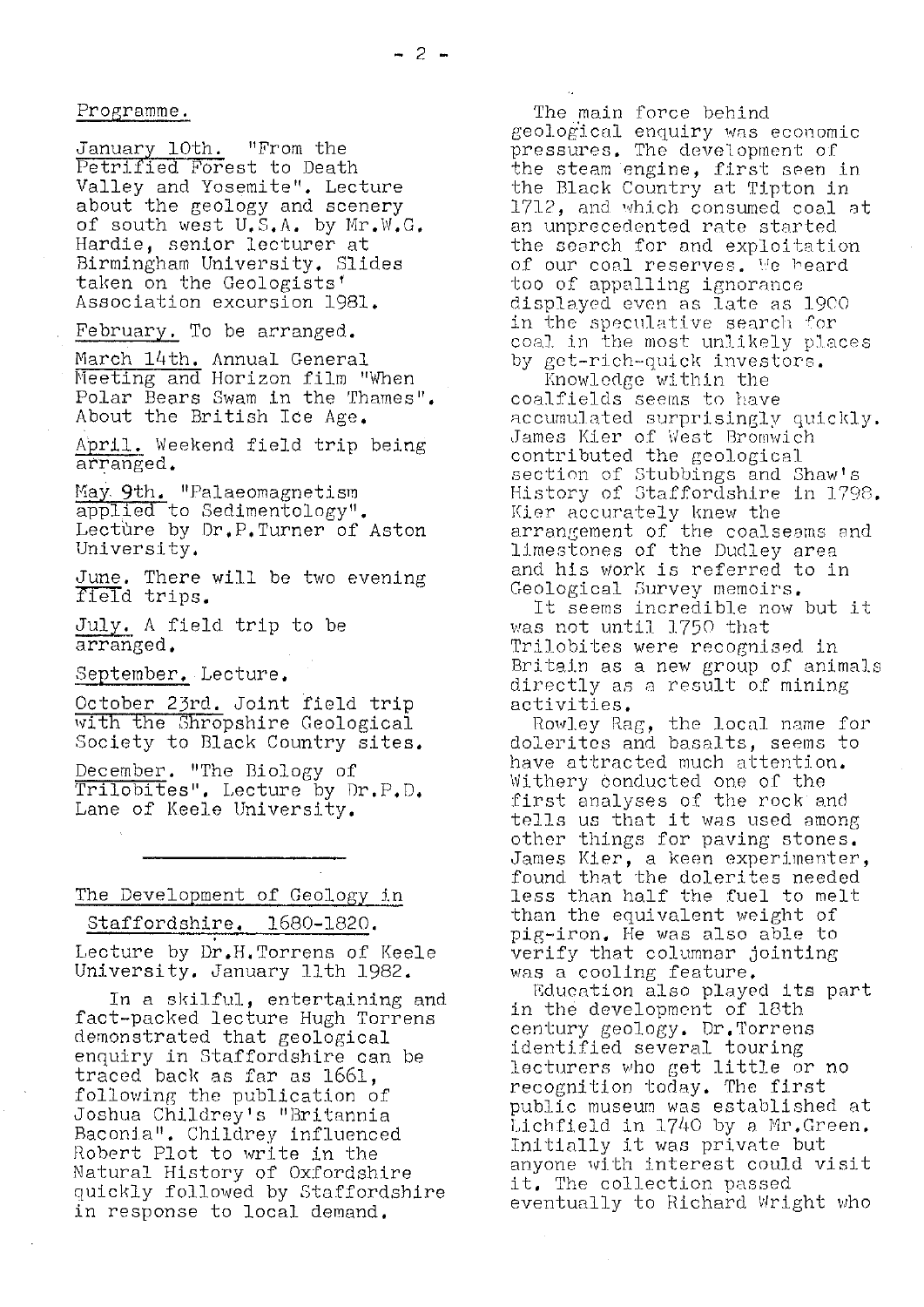published a paper on a fossil crocodile (pleisiosaur) in 1810 in Anatomica, well before Mary Anning achieved fame. Eventually the collection was bought by edgwick in 1821 for the museum at Cambridge.

It was fascinating to hear about Ryan, a close friend of William Smith, who invented a boring machine with recoverable bores, and later came to work for Lord Dudley. He became an authority on ventilating mine shafts. He died in 1845 and was buried in St.Thomas' churchyard Dudley, but today is largely unknown and unrecognised. We heard of many more pioneering achievements in Staffordshire too numerous to mention but it can be safely said that Staffordshire was in the forefront of the development of the science of geology.

Our grateful thanks go to Dr.Torrens who came from Keele in such appalling weather. It is a pity that so few members had the benefit of this fascinating lecture.

Alan Cutler.

# Centenary of Geological Sciences at Birmingham University. January 8th and 9th 1982.

Just over 100 years ago Mason College, now Birmingham University, purchased the Ketley collection of 1.650 Silurian fossils extracted from the Wrens Nest. Perhaps this was in anticipation of the founding of a. geology course at the College because in 1381 a department of geology and mineralogy was inaugurated and the most famous geologist of his day, Charles Lapworth appointed to the chair. A few years before the appointment Lapworth, by using parts of Murchison's Silurian System and Sedgwick's Cambrian,

had established the Ordovician, a system now recognised by all but a few European authorities. The acquisition of such a man to fill the new chair was quite a coup for Mason College. *Lapworth divided his* Ordovician into horizons marked by significant graptolites, and the original type specimens can be seen at the University.

To celebrate the Centenary of Geological Sciences at the University, the Department arranged a special exhibition showing work there since 1880. Many of Lapworth's maps, specimens and implements were displayed together with exhibits and materials gathered from all parts of the globe by eminent geologists carrying out research from the Department. The displays from the Greenland and Antarctic Surveys were particularly interesting. The celebrations lasted two days and all past and present members of the Department were invited, together with representatives of organisations contributing to the study of Midlands geology, including two inviations to members of the  $B_*(C, G, S)$ 

After being welcomed by the Head of the Deportment, Professor Griffiths, the guests were invited to a talk on the "History *of Geological Sciences" by Dr.* Strachan. This was followed, by a lecture by Professor Shotton on the development of the Department. The day finished with a Centenary dinner at Ridge Hall. By Friday the blizzard was at its height, but even so over 100 managed to attend the dinner, although many roads were quite impassable.

Saturday was occupied before lunch with lectures by Sir Peter Kent on deep geology, Professor Blundell on thirty years of geophysics, and Dr.Boulton on the department's quaternary research. The chairman was the Lapworth Professor of Geology, Professor A.Hallam. The celebrations concluded with tours of the Department to see current research. Everyone seemed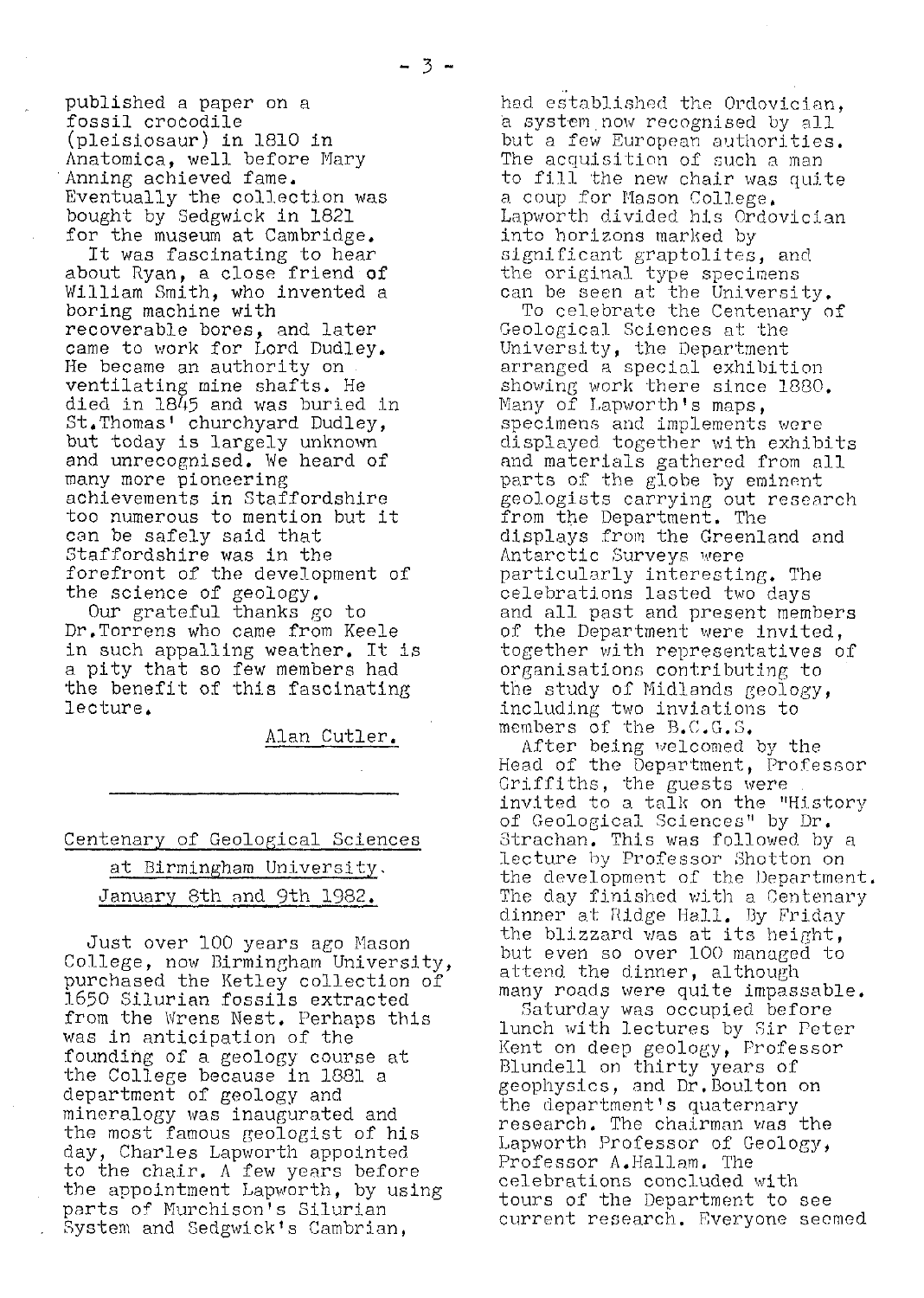to enjoy the occasion, and the organisers are to be congratulated on entertaining so many visitors so successfully, despite the severe weather.

The Ketley collection and the Holcroft collection can be seen in part at the Geological Sciences Museum at the University between 9 am. and 5 pm. on weekdays, but other arrangements can be made to view the whole collections.

Douglas Bedson .

Letters to the Editor.

1)

Dear Sheila,

On 18th October I took a party of 15 people to the museum of the Geological Department at Birmingham University where we were met by Mr.Osborne, the Curator.

The two hours we spent there allowed us only to touch the surface of the many splendid specimens housed there. The fossils are a delight, particularly those of the Holcroft collection, which is accompanied by his original fossil register. It is possible<br>to look up a particular fossil in the register and then locate<br>it in the collection. The it in the collection. information also includes details of where the specimen was found, who found it, and how much was paid for it.

Some of the fossils displayed in Holcroft's original display cabinets were rescued from disposal (Sacrilege!) because of lack of response from potential buyers.

Dinosaurs certainly roamed the Earth around Great Barr, as their fossil footprints were found during the building of the station, and ancient rainfall is preserved as rainpits in the same display.

The minerals are of course beautiful and interesting, and there are many drawers and cabinets awaiting enthusiastic visitors.

A visit has been made by the society in the past, but I am sure that recent members would get much enjoyment and interest if a further visit should be planned in the future. Nr.Osborne is very keen for the museum to be seen by as many visitors as possible and is only too willing to stay in the evening for a party or to make arrangements for them during the day. He can be contacted on 472-1301 ext.3154 during the daytime. Photographs may be taken.

### Hilary Logan .

Kate Ashcroft, who went with Hilary's party, also said how much everyone had enjoyed it.

Sheila.

2) 15, St. Thomas Road, Erdington, Birmingham B23 7R0.

Dear Sheila,

I was very pleased to read the news that a decision had been reached not to enforce a restriction on collecting at the Charmouth cliffs and foreshore. Such a restriction would have been virtuarlly impossible to enforce anyway, for how do you discern between the professional collectors, who do most of the damage, the amateur, and the casual tourist who collects something off the shore at random.

The cliffs are composed of clays and marls and thus their very nature will result in ever continuing cliff falls and erosion on a quicker scale than the average limestone or igneous cliff. I do not think that the great majority of collectors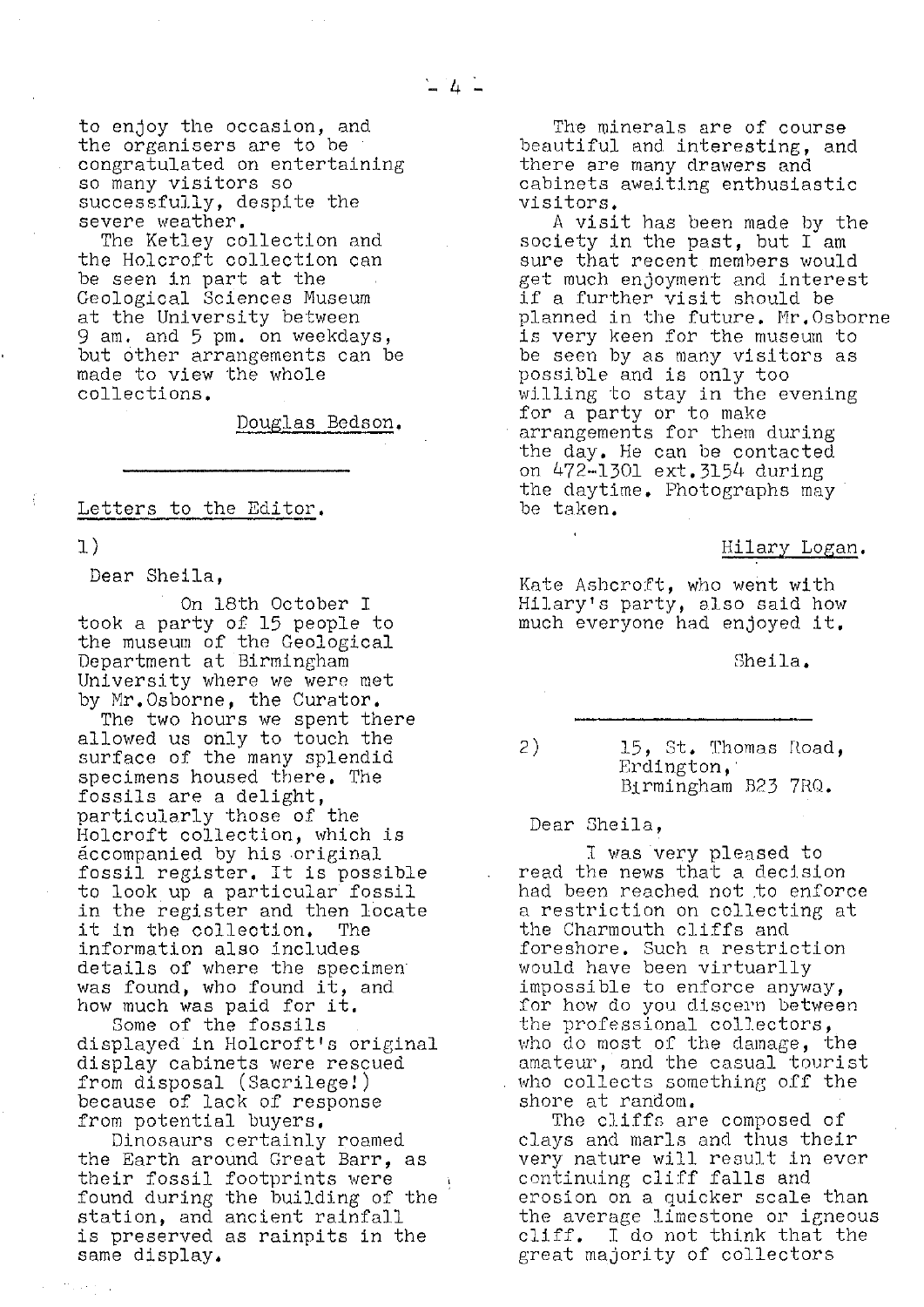accelerate this erosion in any but the smallest degree. Most collectors and teachers who bring groups know that most of the fossils will be found on the beach and amongst the screes.

Over the past eight years I have made several trips to this area of the coast and on only two occasions have I seen horrific large scale drilling and hammering by professionals. These people seek the elusive larger calcitised ammonites for sale in their fossil shops. Once again it is the story of the selfish few giving the many honest collectors a bad name. If Dorset is to remain the stratigrapher's and palaeontologist's Mecca that it still is, then all who go there must care for, and not abuse her beauty and charm.

Peter Knight .

### From the Papers .

Items of a geological nature often appear in local and national newspapers. We hope to publish extracts from the more interesting and topical pieces as a regular newsletter feature, Complete cuttings will be kept in the book box for members to inspect. If you come across any suitable items in newspapers, magazines or whatever, please send them to the editor or Alan Cutler so that they may be included.

Limestone Caves may be reopened to the Public. Express and Star 19.1.82.)

Dudley Canal Trust submitted a report to Dudley Council proposing the opening of the

Singer Cavern for added interest and to improve the route for narrow boat trips.

marrow boat trips.<br>French Want Facts on Bug.<br>(Express and Star 17.2.82.)

Students in Salon Provence, wrote to the Dudley Mayor for information about the famous trilobite Calymene, once so prolific at Wrens Nest that it was incorporated into the<br>Dudley coat of arms. In return Dudley coat of arms. they offered to send information about their own bug called "hoses de Saliles". (It is not known what correspondence ensued.)

Decision on Black Country Museum Entrance. Express and Star 14.6.82 & 18.6.82.)

The Black Country Museum is having difficulty in siting its new headquarters building because of ground instability<br>caused by former mining. New caused by former mining. test bores have been ordered.

Earl anxious to keep link with  $town.$  (Express and Star 22.6.82.)

So said the Earl of Dudley when opening an exhibition for the Friends of the Black Country Museum at their new Wolverhampton Street, Dudley headquarters. Basil Poole, President of the Friends, exhibited his collection of miner's lamps.

No to Dinosaurs. (Express & Star 5. 12.81.)

A plan to open a plastic dinosaur park on the hillside above Cheddar Gorge has been turned down by the government. No further information is available.

### Dudley Evening Class .

Please note that this has been changed. It is now ten meetings, on Tuesdays at 7.30 pm. at the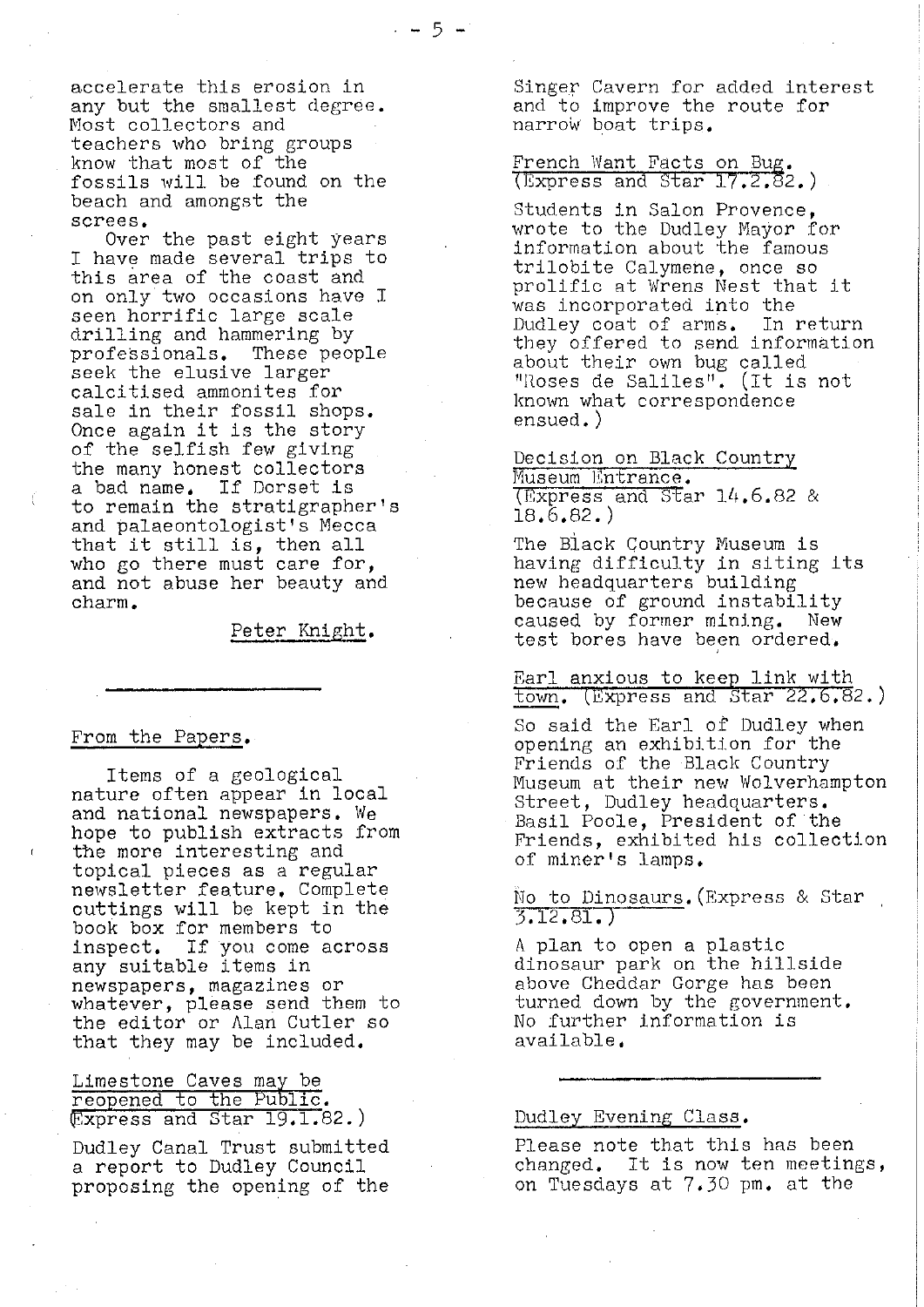Museum and Art Gallery, St.James Road, commencing January 25th, R.J.Kennedy, B.A, will give a course on "Introduction to Palaeontology and Geology."

# Geology of the Shetland Isles.<br>July 2 - 9, 1983.

Resident at Janet Courtney Hostel, Lerwick. Cost £99.-l09. Excluding transport to Shetland. Deposit £15 and application to G.A.Metcalfe,42,Aberdour Road, Dunfermline, Fife,KY11 4PE.

Dolgellau Youth Hostel, Kings, Dolgellau, Gwynedd.

Short courses on geology, geomorphology, ecology, soil science and industrial archaeology. Details from the warden, Graham Hall.

# Camping barns in the Peak District.

Cheap accommodation, £1.25 per night, camping in a barn.Details from Peak National Park Study Centre,Losehill Hall, Castleton, Derbyshire, 330 2WB.

Lost Worlds, Leicestershire Museum and Art Gallery,New Walk, Leicester. Geological reconstructions of

past landscapes, with volcanoes, and Quaternary,

coastal swamps,Triassic deserts<br>and Quaternary.<br>Nature Conservancy Council.<br>Barton on Sea cliffs, SSSI<br>Hampshire. Nature Conservancy Council.<br>Barton on Sea cliffs, SSSI Hampshire.

Planning permission for coastal protection of this important type section of the Bartonian stage of the Eocene has been *applied for by* New Forest District Council.

The Nature Conservancy would appreciate comments from Geologists who know the area. Dr.K.L.Duff, Foxhold House, Thornford Road, Crookham Common, Newbury, Berks. RG15 8EL.

> 64,IHighfield Road, Ewell, Epsom, Surrey.

Dear Mr.Cutler,

I have for many years been a keen fossil collector, in the course of *which I have amassed* many duplicate specimens. I hope that you may be bale to put me in touch with any of your members who are interested in exchanging specimens,

I have over 1000 species of all major invertebrate groups, and also fish, reptiles and mammals. My particular research field is Trilobites, and I am particularly interested in *Dudley material* for exchange.

I look forward to hearing from your members and wish your society every success.

Yours sincerely,

P.J.Lawrence, B.Sc, A.M.A.

Editor Sheila Pitts,17 The Pear Orchard, Northway Farm, Tewksbury, G120 8RG.

Hon.Sec.Paul Shilston,16 St. Nicolas Gardens, Kings Norton, Birmingham, B38 BTW.Ted.. 021-549-3603.

Field Sec, Anne Harrison, 15 buncombe Court,Harborne, Birmingham, B16. Tel. 021-429.1818.

John Easter,27 Fairlawn Drive, Kingswinford,West Midlands,DY6 9PE.Tel.Kingswinford 4916.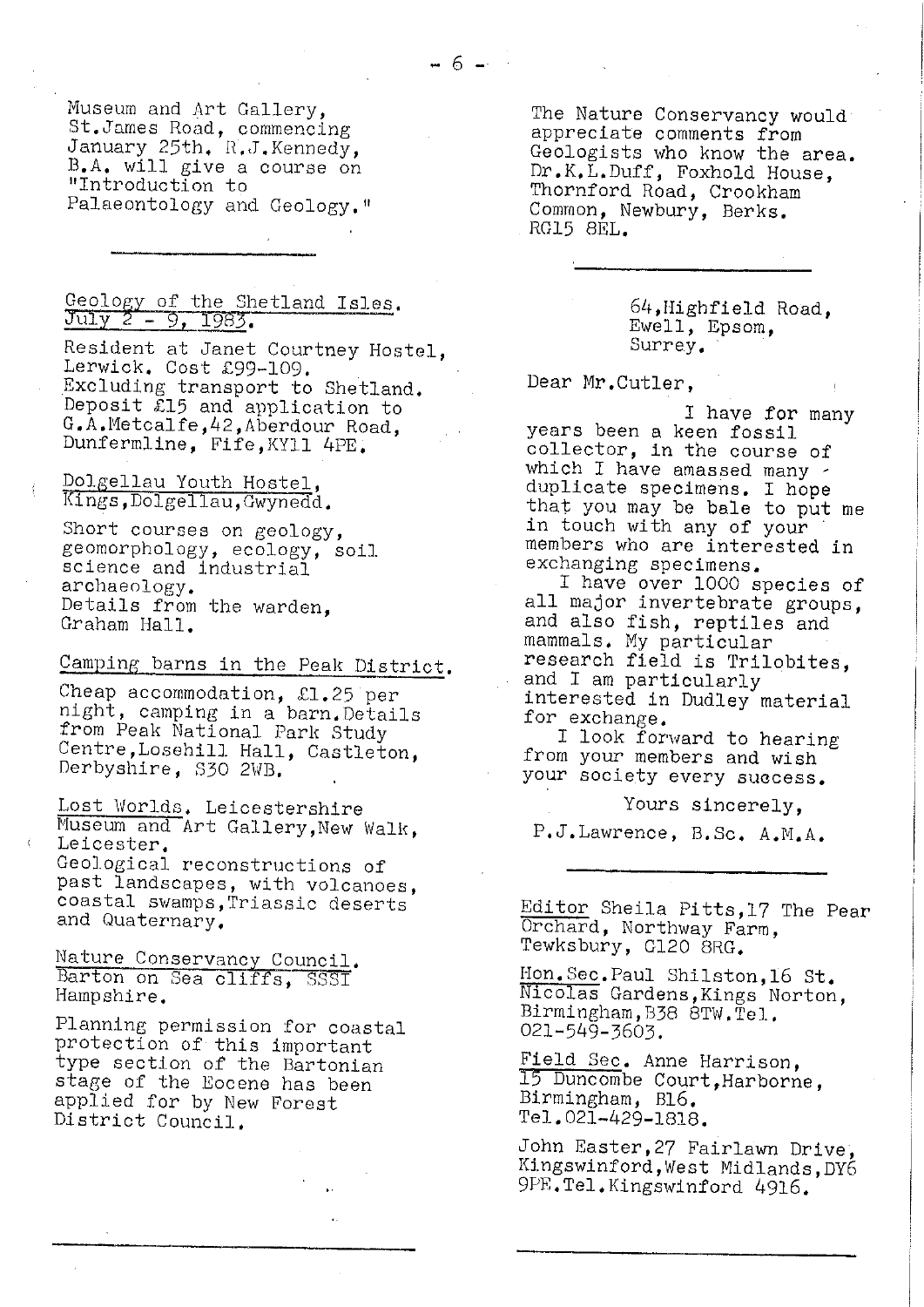#### BLACK COUNTRY CEOLOGICAL SOCIETY.

### GUIDED WALKS 1982.

#### **NUMBERS** ATTENDING

| JUNE      |                         |                                                              |                       |                                                     | $\mathbf{T} \mathbf{U}$<br>L |                                                        |                                                | AUG                                                |                      | SEP                              |                      |               |  |  |  |  |
|-----------|-------------------------|--------------------------------------------------------------|-----------------------|-----------------------------------------------------|------------------------------|--------------------------------------------------------|------------------------------------------------|----------------------------------------------------|----------------------|----------------------------------|----------------------|---------------|--|--|--|--|
| ø         |                         | $\sqrt{3}$                                                   | 20                    | 4                                                   |                              | C                                                      |                                                | පි                                                 | 5                    | 5                                | 12                   | 9             |  |  |  |  |
| Dourton's | LIJKH77                 | COTWAL<br><b>GND</b>                                         | ろみ かえん<br><b>NEST</b> | ري<br><b>NQ1</b><br><b>CLAYPIT</b><br><b>Doul-1</b> | COTWALL<br>END               | ENS<br>EST<br>Ż<br>$\alpha$<br>$\overline{\mathbf{3}}$ | ري<br>i<br>P<br><b>S-LAYPIT</b><br><b>Noic</b> | $\sim$<br>ਵੱ<br>$\frac{\Delta}{Z}$<br>א∓<br>9<br>W | WRENS<br><b>NEST</b> | <b>S.IN</b><br>CLAYPIT<br>DOULTO | <b>LAWTOJ</b><br>せんこ | WRENS<br>NEST |  |  |  |  |
|           | R<br>৪<br>$\frac{c}{2}$ | ĥ<br>A<br>5<br>A<br>A<br>2.9<br>19<br>14<br>C<br>3<br>Ā<br>6 |                       | A<br>18<br>$\frac{c}{4}$                            | A<br>18<br>Ċ                 | A<br>5<br>c<br>3                                       | $\frac{a}{2}$<br>c<br>4                        | Ą<br>9<br>ž                                        | A<br>$\mathbf{B}$    | A<br>20<br>C<br>4                |                      |               |  |  |  |  |

# $A = ADULTS$

# $C = CHILDEREN$

Additional guided walks<br>will be arranged for next summer.

 $\bar{r}_i$ 

P.D. SHILSTON HON. SEC.